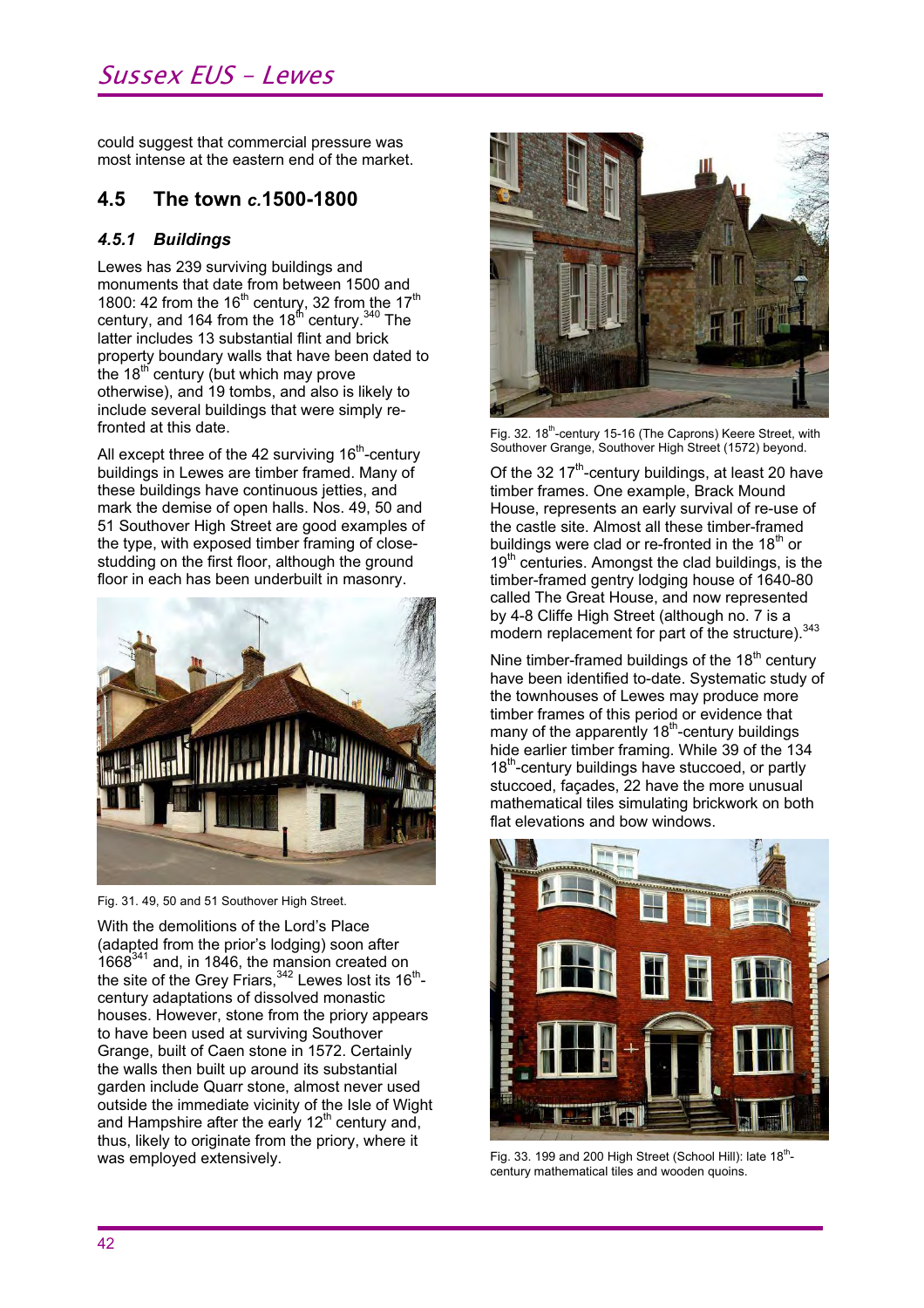18<sup>th</sup>-century townhouses are especially numerous on School Hill and on St Anne's Hill. On a more modest scale, the row of cottages at 7-17 Fisher Street, or the row of houses at 9-11 Market Street (here with successive bands of brick, black mathematical tiles, and tile-hanging), anticipate 19<sup>th</sup>-century terrace housing.

To the surviving 18<sup>th</sup>-century houses can be added numerous instances where new façades were added to earlier timber-framed buildings: Lewes is unusual in that few such earlier buildings escaped this type of treatment in the  $18<sup>th</sup>$  century or in the early  $19<sup>th</sup>$  century. Such refronting ranges from impressive wholly new façades of brick or mathematical tile (such as the early-mid  $18<sup>th</sup>$ -century façade of no. 33, School Hill House, School Hill) to the more modest use of stucco or tile-hanging.



Fig. 34. Georgian grandeur in School Hill: nos. 211 (early 18<sup>th</sup> century), 212 (mid 18<sup>th</sup> century), and 213 (early 18<sup>th</sup>-century façade to 16<sup>th</sup> century house).

The  $17<sup>th</sup>$  and  $18<sup>th</sup>$ -century conversion of the castle from ruinous defence to recreational and commercial use has left some permanent remains despite  $19<sup>th</sup>$ -century restoration. The rusticated doorway to the west tower of the keep survives as a record of Thomas Friend's pleasance of the mid-18<sup>th</sup> century. The bowling green pavilion is a rare such survival from the  $18<sup>th</sup>$  century, and also of this date are the maltings (now East Sussex Record Office) and

the large residences within Castleward (Castle Lodge, Castlegate House and Castle Precincts).



Fig. 35. Late 18<sup>th</sup>-century former store of Beard's brewery, Castle Ditch Lane.

Industrial buildings survive from the  $18<sup>th</sup>$  century. 16 Station Street hides an early to mid  $18^{th}$ century timber-framed maltings behind a late 19<sup>th</sup>-century facade. This was replaced by a late 18<sup>th</sup>-century flint and brick maltings (see above). in Castle Precincts, nearer to Beard's brewery, of which the brick and cobble late  $18<sup>th</sup>$ -century store in Castle Ditch Lane, and the brick, stone, and flint brewery in Fisher Street, also survive.

The architectural changes to the parish churches of Lewes during the period 1500-1800 were generally modest, with the most significant – and still visible – comprising the rebuilding in brick of the west tower at St John the Baptist in 1714-38, and the rebuilding of much of the nave of St Michael's church in 1748.<sup>344</sup>

Other church and nonconformist buildings survive from this period. The Westgate Chapel is the most remarkable of these, being converted into a Unitarian chapel in 1698 from a timberframed house of 1583.<sup>345</sup> The flint and brick General Baptist Chapel, Eastport Lane, dates from 1741, but is now a house. The Friends' Meeting House and adjoining cottage, Friars Walk, is dated 1784, faced with mathematical tiles, and remains in use by Quakers.

Several secular institutional buildings survive from the period: the Old Poor House, Castle Banks (for the parish of St John-sub-Castle) dates from 1633; the workhouse, or almshouse, for All Saints (now 31 High Street) dates from 1730; and the Market House dates from 1792.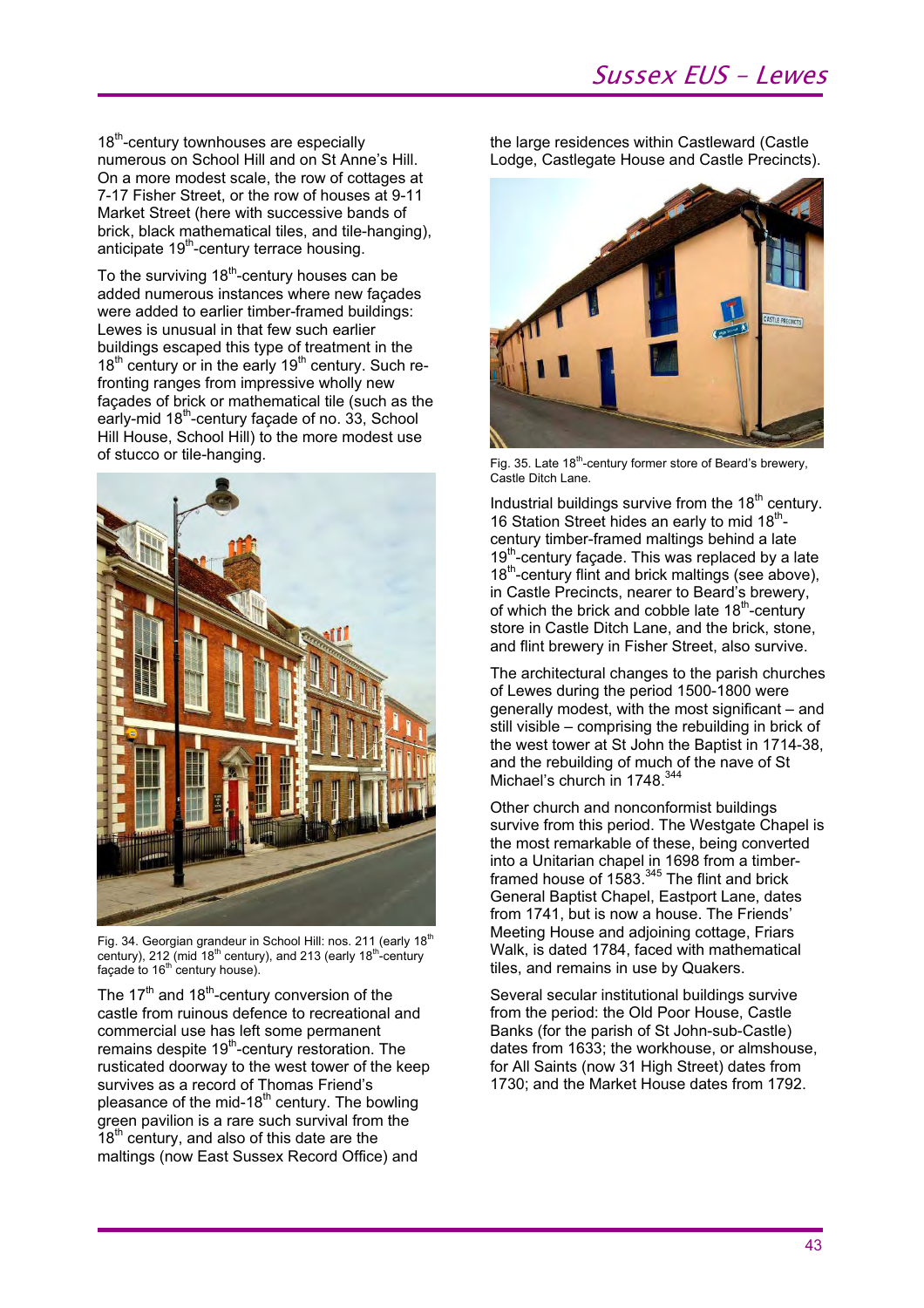

Fig. 36. James Edwards' map of Lewes, 1799.

### *4.5.2 Excavations (Map 5)*

The excavations in Lewes have less value for this period, as a result of focus on earlier periods, and disturbance of later layers. The most informative have been those on the northern side of the town (at **Edward Street**, 346 **St John Street**, <sup>347</sup>**Brook Street**, <sup>348</sup>**Lancaster Street**, 349 and **North Street**350) which suggest that much of the area between Brack Mount and the church of St John-sub-Castro (abandoned by the 14<sup>th</sup> century) remained open until *c.*1800.

### *4.5.3 Topography (Maps 11-13)*

There was little large-scale re-organization of Lewes between 1500 and 1800 to upset the medieval topography. Growth was largely confined to rebuilding or reoccupation of tenements abandoned to gardens and yards in the late medieval period, including ribbon development along the historic routes into the town (e.g. on St Anne's Hill, Southover High Street, and Malling Street and South Street at Cliffe).

Finer topographic detail is possible to determine between 1500 and 180 than for earlier periods with the survival of several maps of the town, from that of 1620 by George Randoll to the detailed maps by William Figg<sup>351</sup> and James

Edwards, both 1799. Such detail includes the location of key lost institutions such as the old sessions house and town hall (1565, rebuilt 1761, demolished  $1810^{352}$ ), located in the High Street in front of White Hart; the Market House (1564, rebuilt 1649, and demolished 1791), built at the High Street entrance to Castlegate; and the house of correction built at Cliffe in 1610 (to the rear of 50-1 Cliffe High Street), replaced by the new building in North Street in 1793.

Post-Dissolution depopulation of Southover saw considerable change in this area as it became a focus for the development of the brewing and tanning industries, with ready water supply ensured by the Winterbourne. Although the substantial Southover mansion of the Lord's Place no longer survives, the motte-like mound known as The Mount and the adjacent sunken Dripping Pan are likely to have originated as features of its garden in the late  $16<sup>th</sup>$  century: certainly 'Mount garden' existed by 1604.<sup>353</sup> On the edge of the town, the most substantial change was modification of the routes leading to the town, most dramatically in the form of the new Brighton Road (1770 – see section 3.3.1).

Cliffe was distinguished in this period by five open sewers that crossed the High Street. On the basis of historic buildings that respect the sewers, it appears that they were in existence by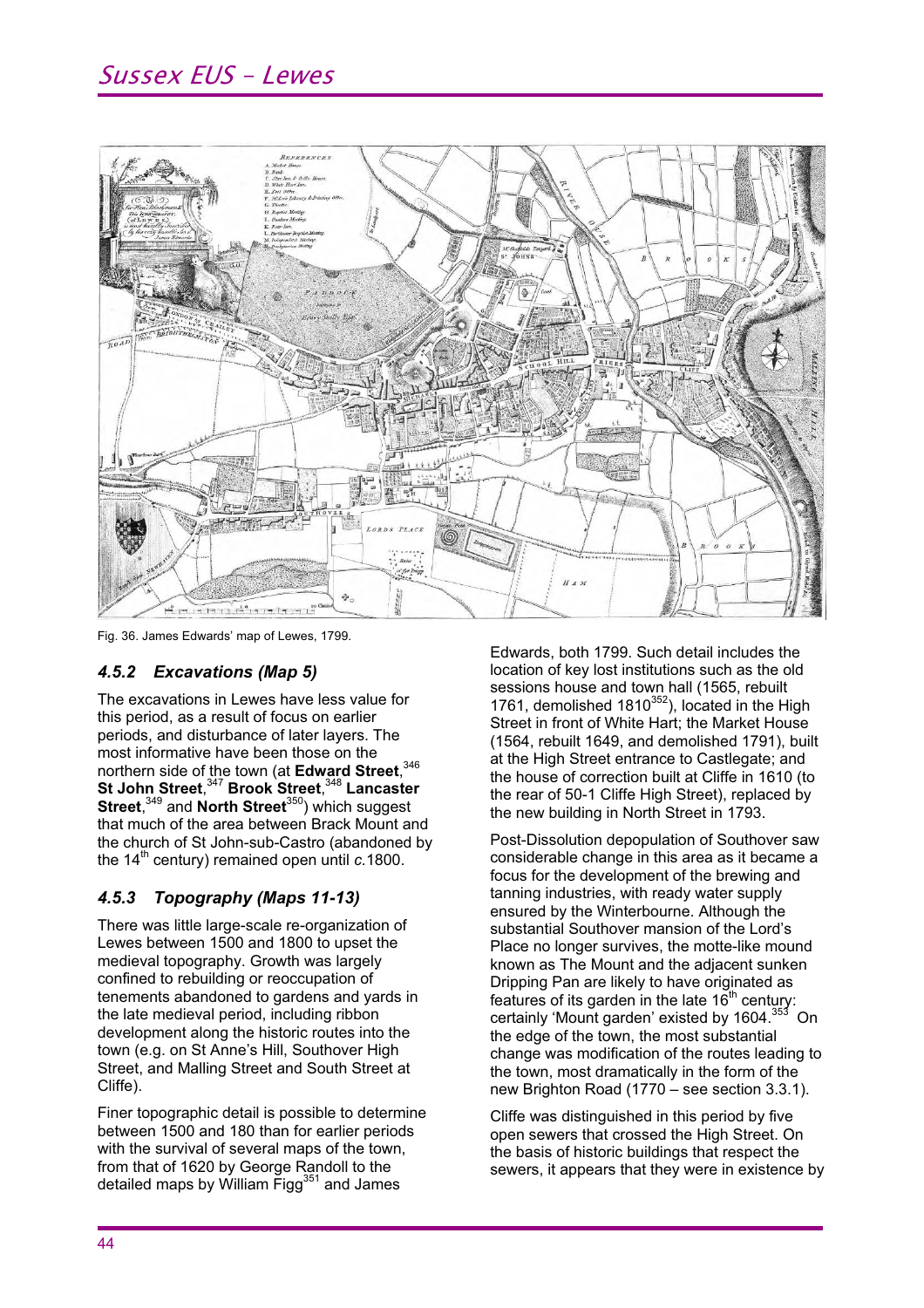the late  $15<sup>th</sup>$  century, and were covered over in the early  $19<sup>th</sup>$  century. That they were effective in keep the water table low in this area of reclaimed land is evident by the existence of  $17<sup>th</sup>$  and  $18<sup>th</sup>$ century cellars at 4 and 12 Cliffe High Street.<sup>354</sup>

### **4.6 Expansion:** *c***.1800-2005 (Maps 1, 3 and 4)**

### *4.6.1 Buildings and topography*



Fig. 37. Waterloo Place: early 19<sup>th</sup>-century terrace with brick façade to flint-rubble walling.

The majority of the buildings in Lewes date from this period, not so much as a result of loss of earlier buildings, but through expansion of the town. This growth was significant in the early 19<sup>th</sup> century and, again, after 1945, although the arrival of the railway in 1846 did not have the impact seen elsewhere.

There are 213 buildings, or groups of buildings, dating from the early  $19<sup>th</sup>$  century, and this is varied and scattered infill similar to the  $18<sup>th</sup>$ century houses, with an important exception: after late medieval abandonment the area between Brack Mount and the church of St Johnsub-Castro was developed between *c.*1800 and 1825. The surviving cottages of Sun Street are almost all of this period and are in sharp contrast to the more uniform terracing that began to appear in significant numbers at this time. Surviving early 19<sup>th</sup>-century examples include 812 Little East Street (grey brick with red brick quoins); 1-11 New Road (modest cottages with red and grey brick in chequer pattern); 5-9 and 10-14 Mount Pleasant (red and grey brick, nos. 5-9 with more decorative treatment); Priory Crescent (stucco and stock brick); and 1-9 and Penrhoa, Waterloo Place. The façade of the latter is red and grey brick with cement bands between the three storeys across the whole terrace, but the visible flint rubble of the back of the terrace confirms that local materials still played a key role in the pre-railway housing in Lewes. Similar use of flint is found in the side and rear walls of the more sophisticated terrace at 2-10 Albion Street, with its stucco façade replete with rusticated ground floor and continuous iron balcony.

Building of more substantial townhouses continued in the areas previously built up, in the early  $19<sup>th</sup>$  century. Grand examples are the street-front range of Lewes House, 32 High Street (School Hill), and Amon Wild's 63-7 High Street, both of *c.*1810. Other early 19<sup>th</sup>-century townhouses include 13 and 83 High Street. Both these employ mathematical tiles, evidently as popular as in the late  $18<sup>th</sup>$  century for it is found at 30 of the other buildings dating from 1800 to 1840.



Fig. 38. 34 High Street (School Hill): early 19<sup>th</sup>-century stucco refacing of  $16<sup>th</sup>$ -century timber-framed townhouse.

Re-fronting of earlier townhouses continued apace, with mathematical tile (as applied to the 17<sup>th</sup>-century timber frame at 159 and 160 High Street), but with more frequent use of stucco and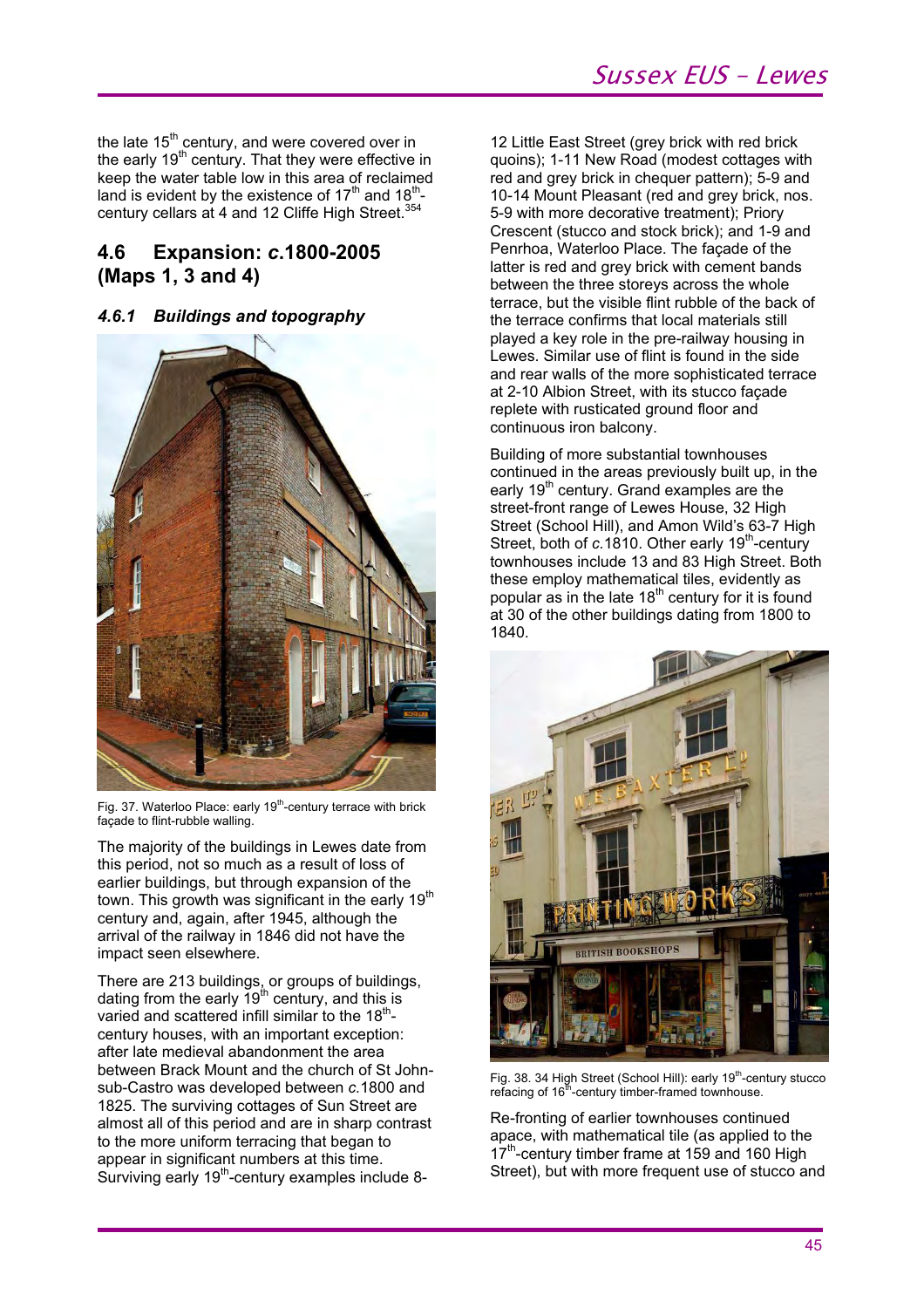# Sussex EUS – Lewes

tile-hanging, either wholly disguising the underlying timber-framed construction (as at  $16<sup>th</sup>$ -century 34 High Street) or simply covering the timber studs (as at 53-4 High Street, where jetties remain plainly visible).



Fig. 39. Cliffe High Street: south side as rebuilt after 1828.

More radical rebuilding and re-fronting was occasioned as a result of the Cliffe Improvement Act 1828, which, though seemingly only partly implemented, had a considerable effect on the south side of Cliffe High Street, with demolitions to allow widening, and most of the buildings here date from this period.<sup>355</sup> The Act also led to covering over of the open sewers. With its proximity to the river and its associated warehouses and industrial buildings, the commercial success of Cliffe High Street was inevitable in the 19<sup>th</sup> century. The survival of shops along the entire street in the  $20<sup>th</sup>$  century, however, is in sharp contrast to Southover, where the commercial and industrial character (still evident in the  $19<sup>th</sup>$  century, most notably in the tannery and breweries) has been entirely lost.

Although delayed and restrained, new housing ushered in by the railway developed along newly created roads and with use of non-local materials and styles. Later 19<sup>th</sup>-centurv examples include large terraced housing on Grange Road with two-storied bay windows and attics with cement faux timber framing. Some half-hearted attempts at adopting local, or regional, features appear to be in evidence just before 1900, however, as at the tile-hung first floors of the terrace housing in Dorset Road, though still very subordinate to more general Late Victorian suburban design.

Large-scale, often detached, villas were a feature of late  $19<sup>th</sup>$ -century Lewes, as seen at Rotten Row. However, they are more frequently found outside the EUS study area, as in the newly set-out streets at Wallands Park (e.g. Prince Edward's Road and King Henry's Road). Likewise, the extensive  $20<sup>th</sup>$ -century suburbs, with their increased provision of semi-detached housing but also including flats (as at Landport), fall almost entirely outside the EUS study area.

Industrial buildings survive in considerable numbers from this period. Early 19<sup>th</sup>-century examples include Harveys brewery (heavily remodelled *c.*1881), and the former malthouse and Harper and Eade warehouse (now flats) in Foundry Lane. The former Stricklands Warehouse (now converted to residential use) on Railway Lane dates from the mid  $19<sup>th</sup>$  century, and has a cast-iron frame and, like many  $19<sup>th</sup>$ century buildings in the town, is faced with slatehanging. North of Stricklands, the right bank of the River Ouse is lined warehouses (and a school building) of the later 19<sup>th</sup>-century and early  $20<sup>th</sup>$  century, culminating in the mid  $19<sup>th</sup>$ century Riverside Centre, also of cast-iron construction. These buildings record the functional nature of the river frontage at this time.



Fig. 40. Warehouses on the west side of the River Ouse, south of Lewes Bridge, from Riverside (foreground) to Stricklands Warehouse.